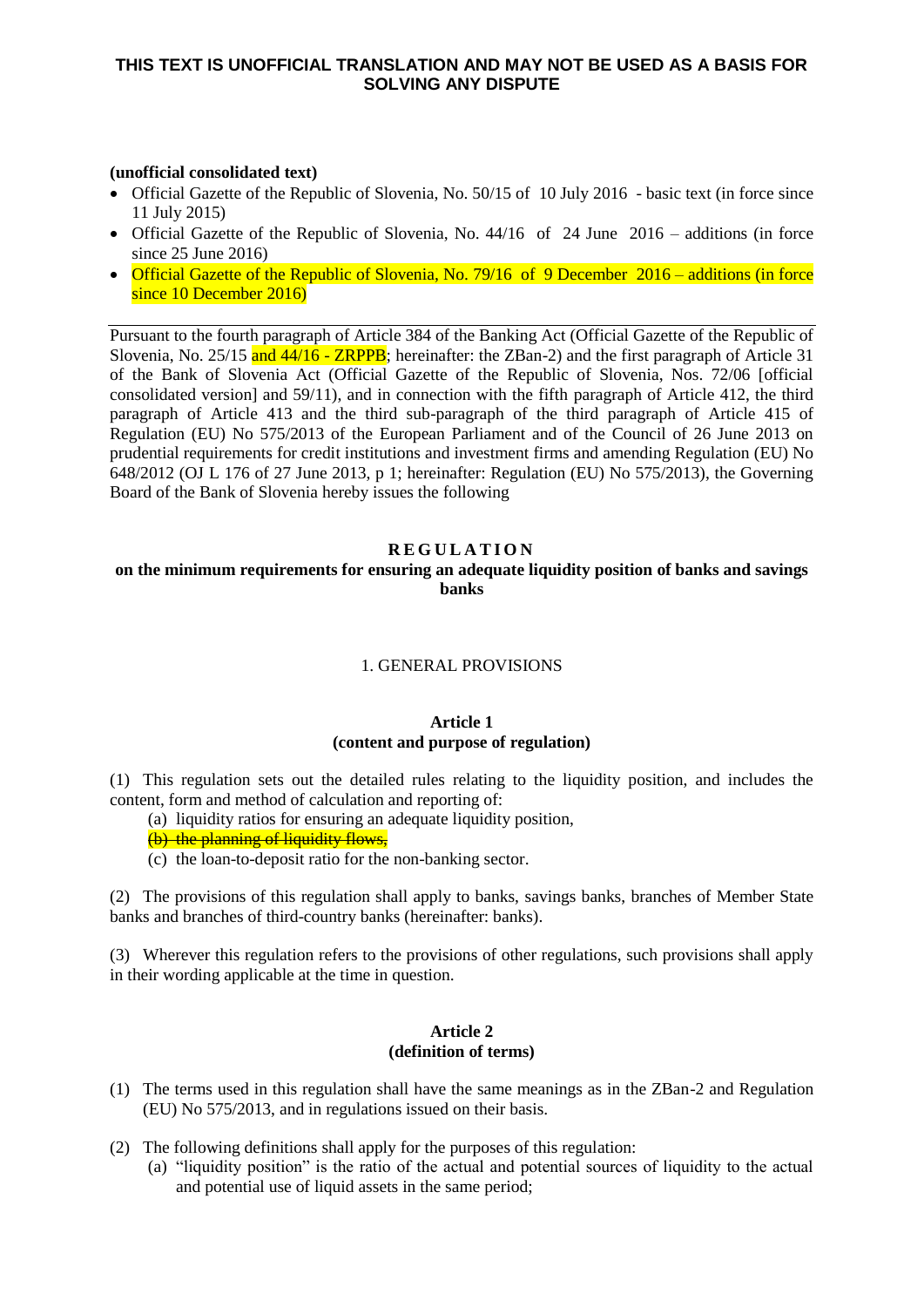- (b) "residual maturity" is the period between the date for which a liquidity ratio is being calculated and the maturity date of a particular financial asset or liability;
- (c) "liquidity risk" is the risk of loss arising when a bank is unable to settle all mature liabilities or when a bank, unable to ensure sufficient funds to settle liabilities at maturity, is forced to secure the necessary funds at significantly higher costs than normal;
- (d) a "liquidity management scenario" is the liquidity position of a bank assessed on the basis of internal and external assumptions, and measures adopted on that basis for the purpose of ensuring an adequate liquidity position, which at a minimum includes:

- a "baseline liquidity management scenario", which is a scenario whose assumptions reflect the expected direction and conditions of the bank's operations and are certain to affect the liquidity of the bank in the normal course of operation, and

- a "stress scenario", which is a liquidity management scenario whose assumptions reflect directions and conditions of operations that differ from those in the baseline scenario and that include important changes in factors acting to produce a deterioration in the bank's liquidity.

# 2. MINIMUM REQUIREMENTS REGARDING THE CALCULATION OF AN ADEQUATE LIQUIDITY POSITION

## **Article 3 (liquidity ratio)**

(1) Each bank shall regularly calculate its liquidity position. The bank shall calculate its liquidity position using a liquidity ratio. The liquidity ratio is the ratio of the sum of financial assets in domestic and foreign currencies to the sum of liabilities in domestic and foreign currencies with regard to residual maturity.

(2) For the purposes referred to in the first paragraph of this article, the bank shall classify financial assets and liabilities by residual maturity into two buckets as follows:

- (a) first bucket: financial assets and liabilities with a residual maturity of up to 30 days, and
- (b) second bucket: financial assets and liabilities with a residual maturity of up to 180 days.

(3) The bank shall calculate the liquidity ratio for each bucket for the previous business day on a daily basis.

(4) The first-bucket liquidity ratio must be at least 1.

(5) The second-bucket liquidity ratio is merely of an informative nature.

(6) Should the bank fail to meet the requirements referred to in the fourth paragraph of this article, it shall state the reasons for that failure in its liquidity ratio report.

#### **Article 4 (criteria for taking financial assets into account)**

- (1) The bank shall take financial assets into account according to the following criteria:
	- (a) by residual maturity,
	- (b) in the case of financial assets vis-à-vis a debtor that are rated and impaired: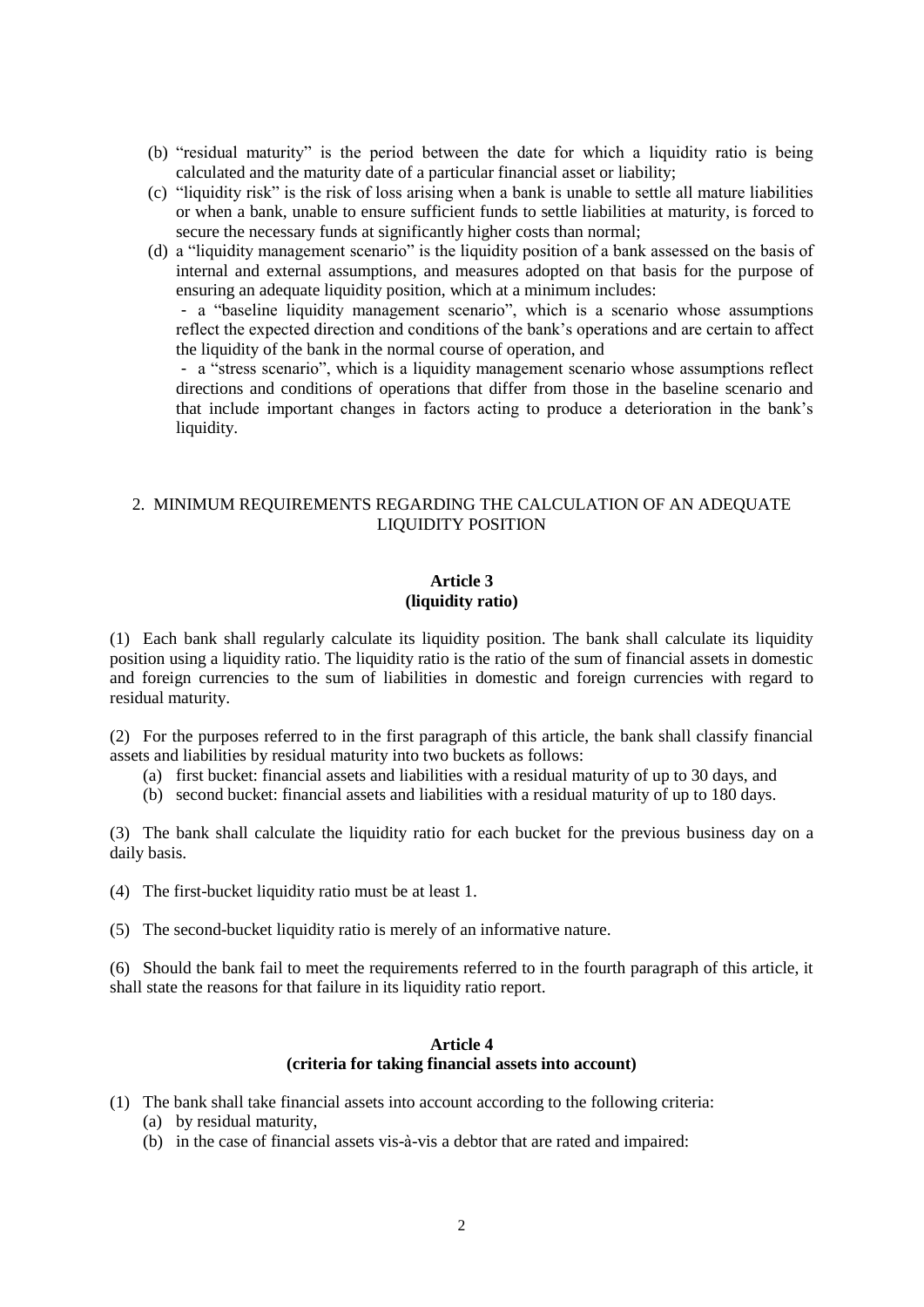- individually, only financial assets vis-à-vis debtors for whom no repayment problems are expected, and who pay their liabilities as they fall due or exceptionally up to 30 days in arrears, or

- collectively, only financial assets vis-à-vis debtors who meet the criteria for classification in categories A and B in accordance with the Regulation on the assessment of credit risk losses of banks and savings banks (Official Gazette of the Republic of Slovenia, No. 50/15),

- (c) only the amount of financial assets that the bank has freely at its disposal, and
- (d) of off-balance-sheet items, only the following are taken into account:
	- forward transactions, and
	- 50% of the amount of contractually raised credit lines and the undrawn portion of loans.
- (2) The first paragraph of this article notwithstanding, in its calculation the bank may not take account of financial assets that it must hold to provide the liquid funds required for the repayment of guaranteed deposits, and for the provision of cash for the purpose of the contribution to the bank resolution fund pursuant to the Bank Resolution Authority and Fund Act.

## **Article 5**

## **(criteria for including financial assets in both buckets)**

(1) Notwithstanding residual maturity, the bank shall include the following financial assets in both buckets:

(a) investments that meet the criteria for eligibility as collateral for Eurosystem claims, as defined in the Bank of Slovenia's general terms and conditions governing the implementation of the monetary policy framework;

(b) investments in other foreign marketable debt securities and equities and in domestic marketable debt securities that are listed for trading on a regulated market and whose credit rating or the long-term credit rating of the issuer are at least BBB (Fitch or Standard & Poor's) or at least Baa2 (Moody's), if banks manage the securities independently, or if they have left the management thereof to another domestic or foreign bank or financial institution, but only to the extent and by the deadlines stipulated for access to liquidity by the relevant asset management agreement;

(c) investments in other foreign serial debt securities whose market price is available daily and whose credit rating and the long-term credit rating of the issuer are at least BBB (Fitch or Standard & Poor's) or at least Baa2 (Moody's). Insofar as the reference set of financial instruments is composed of securities, the credit rating for each security shall be at least BBB (Fitch or Standard & Poor's) or at least Baa2 (Moody's). Where a daily market price does not exist, the securities stated in this point shall have an American put option, which gives the holder the right to sell the security at any time until its maturity, whereby the option may be included in a serial debt security and enables the holder to sell the security to the issuer at a predetermined strike price, or the option is concluded especially for the serial debt security at a predetermined strike price. The long-term credit rating of the issuer of the option shall be at least BBB (Fitch or Standard & Poor's) or at least Baa2 (Moody's);

- (d) investments in the debt securities of the Bank of Slovenia, and
- (e) investments in deposits at the Bank of Slovenia.

(2) Securities that are not regularly traded on regulated markets or for which it is not possible to verify the security's daily market price or for which the issuer does not guarantee the unconditional repurchase in a period of less than 30 days shall not be deemed investments referred to in point (c) of the first paragraph of this article.

(3) The financial assets referred to in points (a) to (c) of the first paragraph of this article shall be valued at market prices by the bank for the purposes of inclusion in both buckets. Where there is no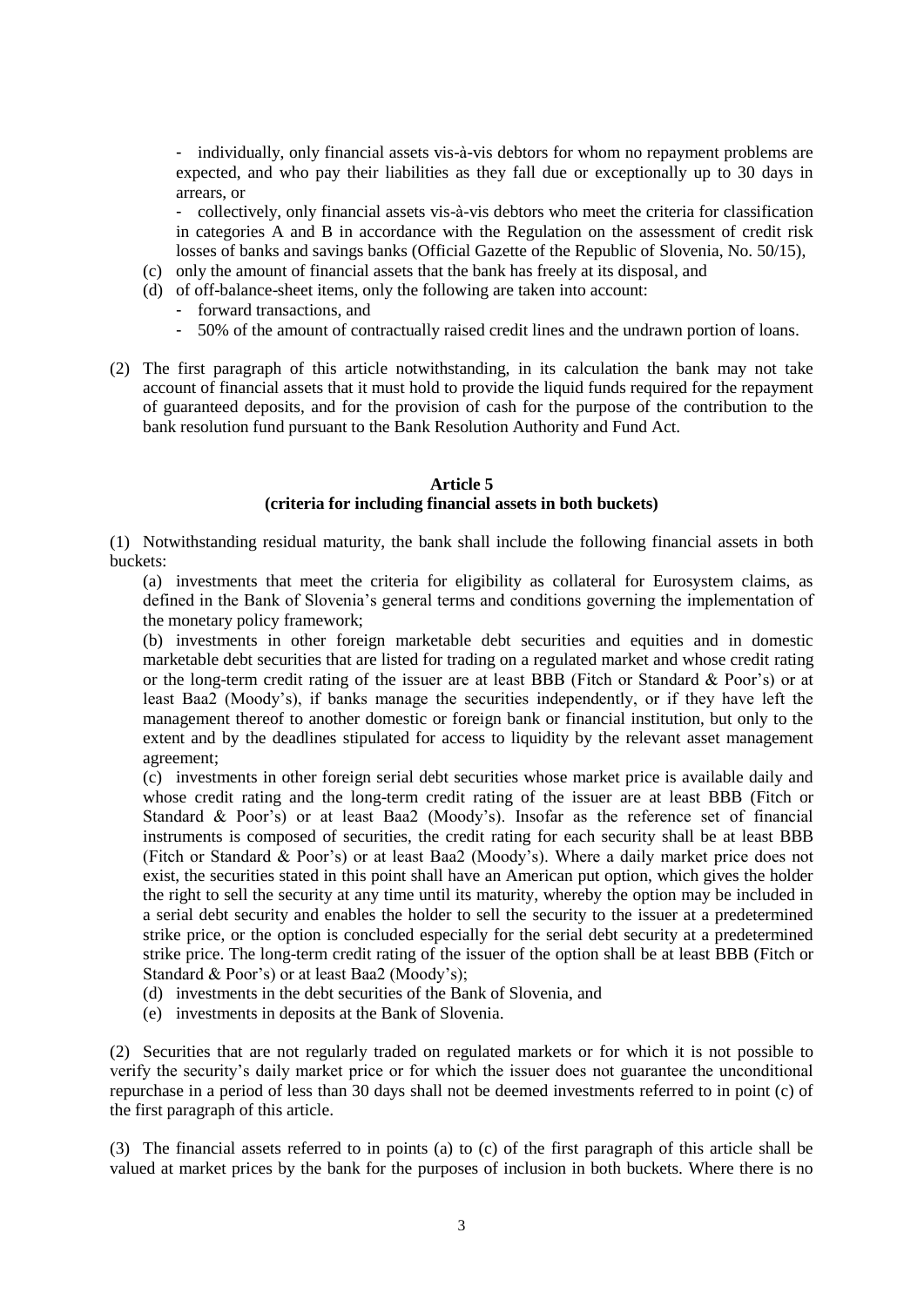market price for the financial assets referred to in point (a) of the first paragraph of this article, the bank shall value them using the amortised costmethod.

#### **Article 6 (criteria for taking liabilities into account)**

- (1) The bank shall take liabilities into account according to the following criteria:
	- (a) by residual maturity;
	- (b) 40% of the sight deposits of households and non-financial corporations in the first bucket;
	- (c) 35% of the sight deposits of households and non-financial corporations in the second bucket; (d) of off-balance-sheet items, the following shall be taken into account:

- 100% of forward transactions, open uncovered letters of credit, contractually approved credit lines for banks and the undrawn portion of loans that do not meet the criteria for eligibility as collateral for Eurosystem claims as defined in the Bank of Slovenia's general terms and conditions governing the implementation of the monetary policy framework,

- 20% of contractually approved credit lines for non-banking customers, excluding credit lines approved to cover open letters of credit, and

- 5% of issued warranties, guarantees and stand-by letters of credit, and overdrafts approved for current accounts and cards according to their residual maturity.

Liabilities under letters of credit shall be taken into account in an individual bucket in the amount of the uncovered portion according to the remaining period of validity, or according to the residual maturity after documents have been submitted.

(2) A bank that has obtained an authorisation from the Bank of Slovenia for the use of an internal methodology for calculating the proportion of stable sight deposits of households and/or non-financial corporations (hereinafter: internal methodology) may substitute weights calculated using the internal methodology for the weights set out in points (b) and (c) of the first paragraph of this article, whereby the applied weights may never be less than 20%.

(3) Where the bank has not put in place or is not implementing a robust and reliable liquidity risk management system, the Bank of Slovenia may order the use of the higher weights than those set out in points (b) and (c) of the first paragraph of this article.

(4) By virtue of the order imposing on the bank the measure referred to in the third paragraph of this article, the Bank of Slovenia shall set out the action that the bank must take to apply the weights set out in points (b) and (c) of the first paragraph of this article.

# 3 USE OF AN INTERNAL METHODOLOGY FOR CALCULATING THE PROPORTION OF STABLE SIGHT DEPOSITS

# **Article 7 (minimum requirements for use of internal methodology)**

(1) The bank shall meet the following minimum requirements if it uses an internal methodology for the calculation of the proportion of stable sight deposits of households and/or non-financial corporations:

(a) it shall have at its disposal a reliable and accurate database of sight deposits of households and/or non-financial corporations, segmented according to the properties of the deposits,

(b) it shall take account of assumptions that reflect the properties of individual products for calculating the proportion of stable sight deposits,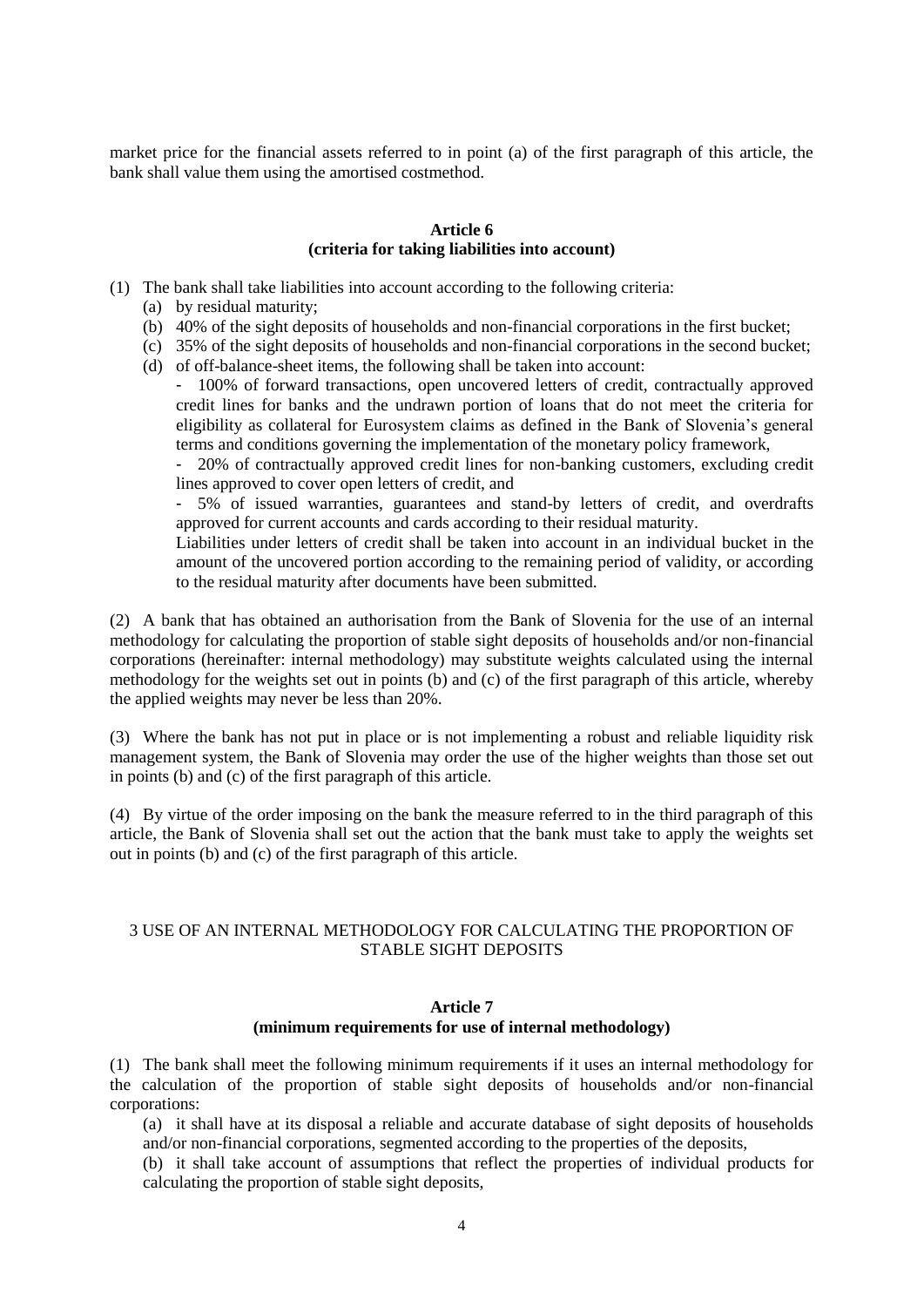(c) the database of sight deposits of households and/or non-financial corporations shall be taken into account as appropriate when defining assumptions for conducting the baseline and stress test scenarios,

(d) the validity of the assumptions shall be tested using different scenarios, and the results of testing appropriately implemented in current liquidity risk management policies, whereby the set of previously defined stress test scenarios is tested at least quarterly,

(e) the internal methodology shall be built into the bank's daily risk management process, whereby the results of the methodology are an integral part of identifying, measuring, controlling and monitoring liquidity risk,

(f) the data observation period shall be at least five years, whereby the bank must identify any significant fluctuations in the situation that could indicate a deviation from the trend of stability, substantively evaluate their effect and statistically evaluate these fluctuations in an appropriate manner, and

(g) regular back-testing shall be carried out, i.e. the subsequent comparison of estimated proportions of stable sight deposits with the actual proportions, whereby there may be no material deviations between the estimated and actual situation.

(2) The bank shall continuously meet the requirements set out in the first paragraph of this article as of the day that the Bank of Slovenia grants the authorisation for the use of an internal methodology.

(3) The bank shall verify the adequacy of the internal methodology on at least a semi-annual basis. Should the proportions of stable deposits of households and/or non-financial corporations estimated using the internal methodology deviate significantly from the actual situation, the bank shall notify the Bank of Slovenia accordingly without delay. The aforementioned notification shall contain an exact description of the causes of the deviation.

## **Article 8 (authorisation for use of internal methodology)**

(1) The Bank of Slovenia shall grant the authorisation for the use of an internal methodology if the bank meets the minimum requirements set out in Article 7 of this regulation.

(2) The bank shall prove that it meets the conditions referred to in the first paragraph of this article by submitting the following documentation as part of its request for the granting of the authorisation:

(a) a list of products that the bank has included in the set of data for assessing the stability of deposits, and a description of its properties,

(b) a document that includes a description and analysis of all assumptions that the bank has applied in its internal methodology,

(c) a document with precisely described procedures for the operational implementation and use of the internal methodology,

(d) a document describing the liquidity management scenarios that the bank uses, with particular focus on the stress scenarios for which the bank has developed contingency plans,

(e) a document describing previously applied contingency plans that served as the basis for a change to the business policy, and

(f) a report on the review of the internal methodology carried out by the internal audit department.

(3) The bank shall notify the Bank of Slovenia of its intent six months prior to submission of the request referred to in the second paragraph of this article.

## **Article 9 (withdrawal of authorisation for the use of internal methodology)**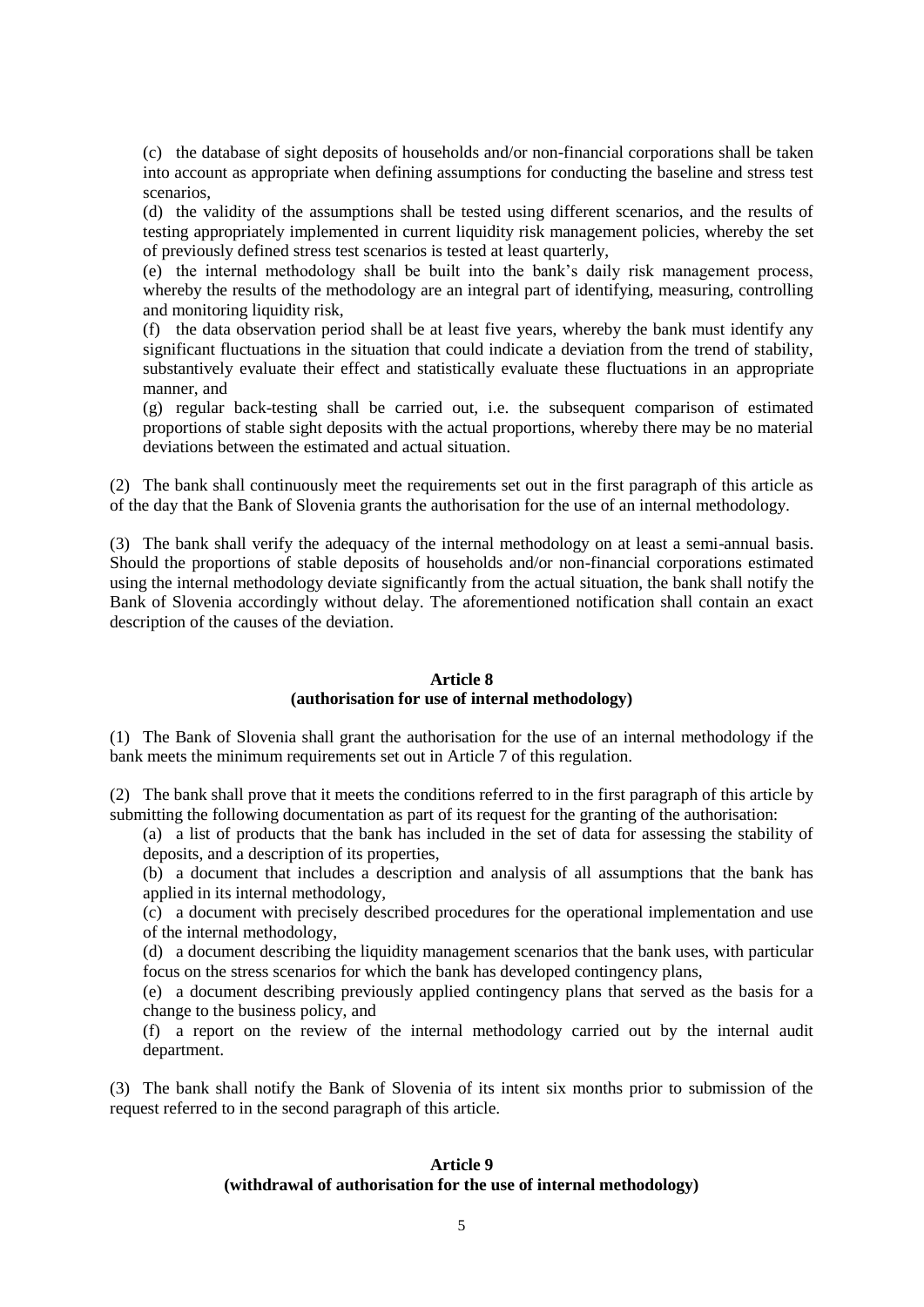The Bank of Slovenia shall withdraw the authorisation for the use of an internal methodology if the bank:

- (a) acts in contravention of an order or an order with additional measures for the rectification of
- breaches in the fulfilment of the requirements set out in Article 7 of this regulation, or
- (b) seriously breaches the requirements set out in Article 7 of this regulation.

## 4. PLANNING OF LIQUIDITY FLOWS

## **Article 10 (liquidity flows)**

(1) Within the framework of its risk management policies, the bank shall define a policy for managing its liquidity position. This policy shall include the detailed planning of liquidity flows with regard to the type, scale and nature of transactions, having regard for the market and macroeconomic conditions in which the bank operates.

(2) The plan of liquidity flows that the bank must submit to the Bank of Slovenia shall include cash inflows and outflows in domestic and foreign currencies:

- by individual day for the current and previous business day, and for the next 15 business days, and

**-** for the specific period until the end of the current month and for the period of the next month. The data for the previous business day shall include planned and actual liquidity flows.

(3) When planning cash flows by individual period referred to in the second paragraph of this article, the bank shall apply the principle of prudence. This means that:

- cash outflows shall include all liabilities that could fall due for payment. The bank shall estimate outflows by individual period from sight deposits and other items without a maturity on the basis of the baseline liquidity management scenario referred to in the first indent of point (d) of Article 2 of this regulation; and

- cash inflows shall include only those inflows that the bank expects to be realised. The bank shall estimate inflows by individual period from items without a maturity on the basis of the baseline liquidity management scenario referred to in the first indent of point (d) of Article 2 of this regulation.

The bank shall regularly verify and document the data and assumptions that serve as the basis for the estimate of inflows and outflows from items without a maturity.

(4) Cash outflows shall include planned outflows on the basis of drawn loans (including planned drawdowns based on contractually approved credit lines and overdraft facilities), deposits, securities, monetary policy instruments, interbank loans and other outflows not included in other items, including outflows for off-balance-sheet items.

(5) Cash inflows shall include planned inflows from the repayment of loans and other claims, deposits, securities, monetary policy instruments, interbank loans and other inflows not included in other items.

(6) The Bank of Slovenia may require the bank to report other items in connection with the emergency liquidity assistance (ELA) programme, and in connection with mitigating or anti-crisis measures adopted by the bank to prevent or rectify liquidity deficits or to bridge emergency liquidity conditions/crises, and to restore a normal liquidity position.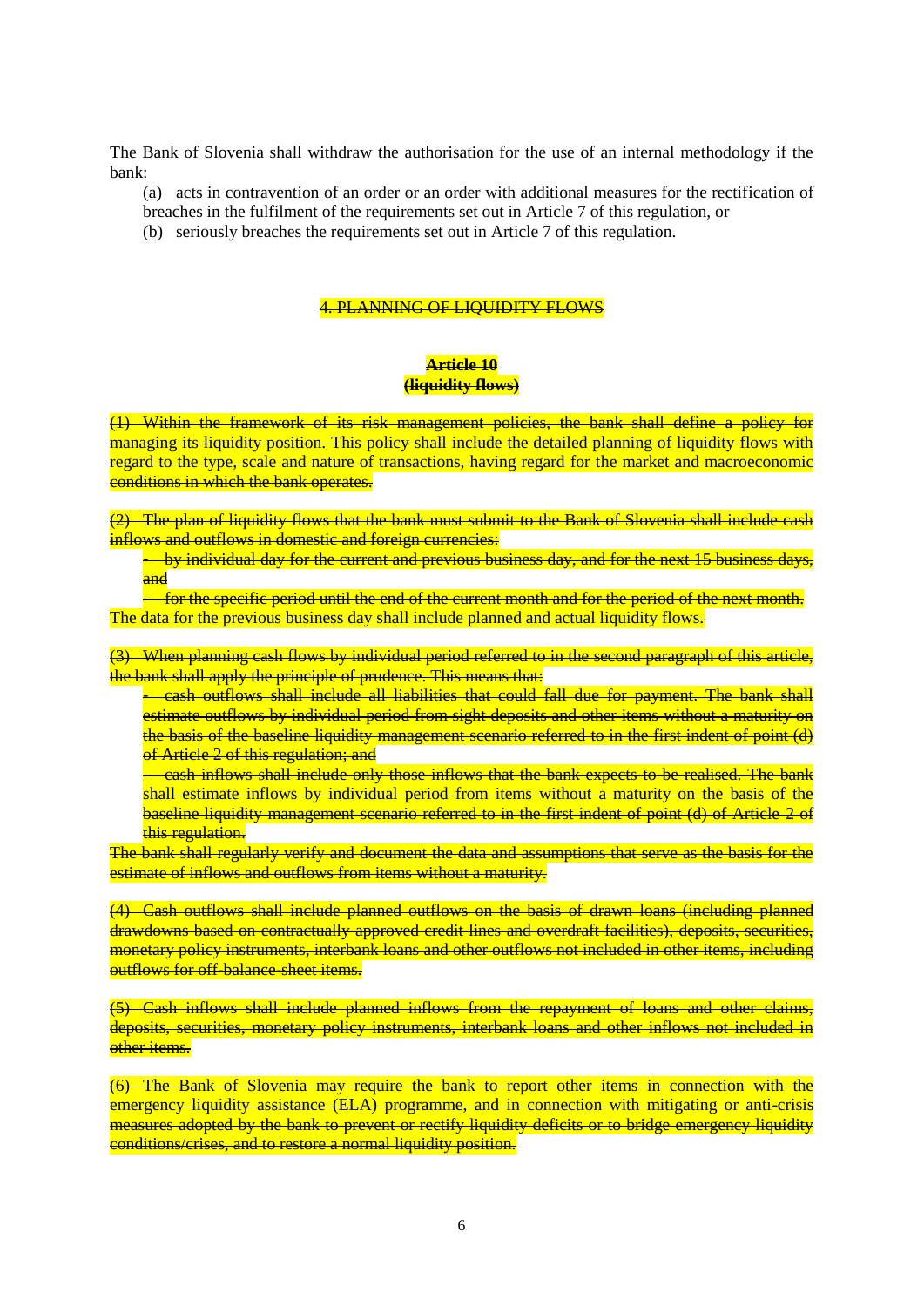# 5. MINIMUM REQUIREMENTS REGARDING THE LOAN-TO-DEPOSIT RATIO FOR THE NON-BANKING SECTOR

## **Article 11 (LTD ratio for non-banking sector)**

(1) A bank that accepts deposits by the non-banking sector shall ensure an adequate ratio of the gross amount of loans to the non-banking sector to deposits by the non-banking sector calculated in terms of annual changes in stock (hereinafter: GLTDF). To this end the bank shall calculate the GLTDF as the ratio of the annual change in the stock of gross loans to the non-banking sector to the annual change in the stock of deposits by the non-banking sector, whereby gross loans means the amount before impairments.

(2) At a bank with a positive annual increase in deposits by the non-banking sector, the GLTDF must be equal to or larger than  $0\%$  (GLTDF  $> = 0\%$ ). This means that a bank with a positive annual increase in deposits by the non-banking sector may not reduce its stock of gross loans to the non-banking sector over the same period.

(3) In meeting the requirements referred to in the previous paragraph, the bank shall have no need to take account of the following for one year:

(a) an increase in deposits by the non-banking sector deriving from the transfer of the liabilities of another bank to the bank on the basis of a ruling by the Bank of Slovenia;

- (b) a reduction in gross loans to the non-banking sector deriving from:
	- the transfer of claims to another bank on the basis of a ruling by the Bank of Slovenia;
	- the transfer of claims to the Bank Asset Management Company in accordance with the Government Measures to Strengthen the Stability of Banks Act;

- the derecognition of claims for reason of irrecoverability, securitisation, or conversion into equity in the corresponding debtors.

#### **Article 12**

#### **(corrective measures in event of failure to meet requirements in connection with GLTDF)**

(1) Should the bank fail to meet the requirements regarding the GLTDF referred to in the second paragraph of Article 11, it shall:

- begin calculating the GLTDF on the basis of quarterly changes in stock (hereinafter: GLTDFq), and shall meet the GLTDFq values defined in the second paragraph of this article. The bank shall calculate the GLTDFq as the ratio of the quarterly change in the stock of gross loans to the non-banking sector to the quarterly change in the stock of deposits by the non-banking sector;

- inform the Bank of Slovenia accordingly without delay.

(2) Should the bank fail to meet the requirement regarding the GLTDF referred to in the second paragraph of Article 11, at the end of the individual quarter following the quarter when the bank failed to meet the aforementioned requirement regarding the GLTDF, it shall meet a GLTDFq that:

- is equal to or larger than 0% (GLTDFq  $\ge$  = 0%) when the quarterly increase in deposits by the non-banking sector is positive.

(3) Should the bank fail to meet the requirement regarding the GLTDFq referred to in the second paragraph of this article, it shall:

- within two months begin meeting a first-bucket liquidity ratio as defined in point (a) of the second paragraph of Article 3 of this regulation, excluding the pledged portion of the pool of eligible collateral at the Bank of Slovenia, of at least 1;

- inform the Bank of Slovenia accordingly without delay.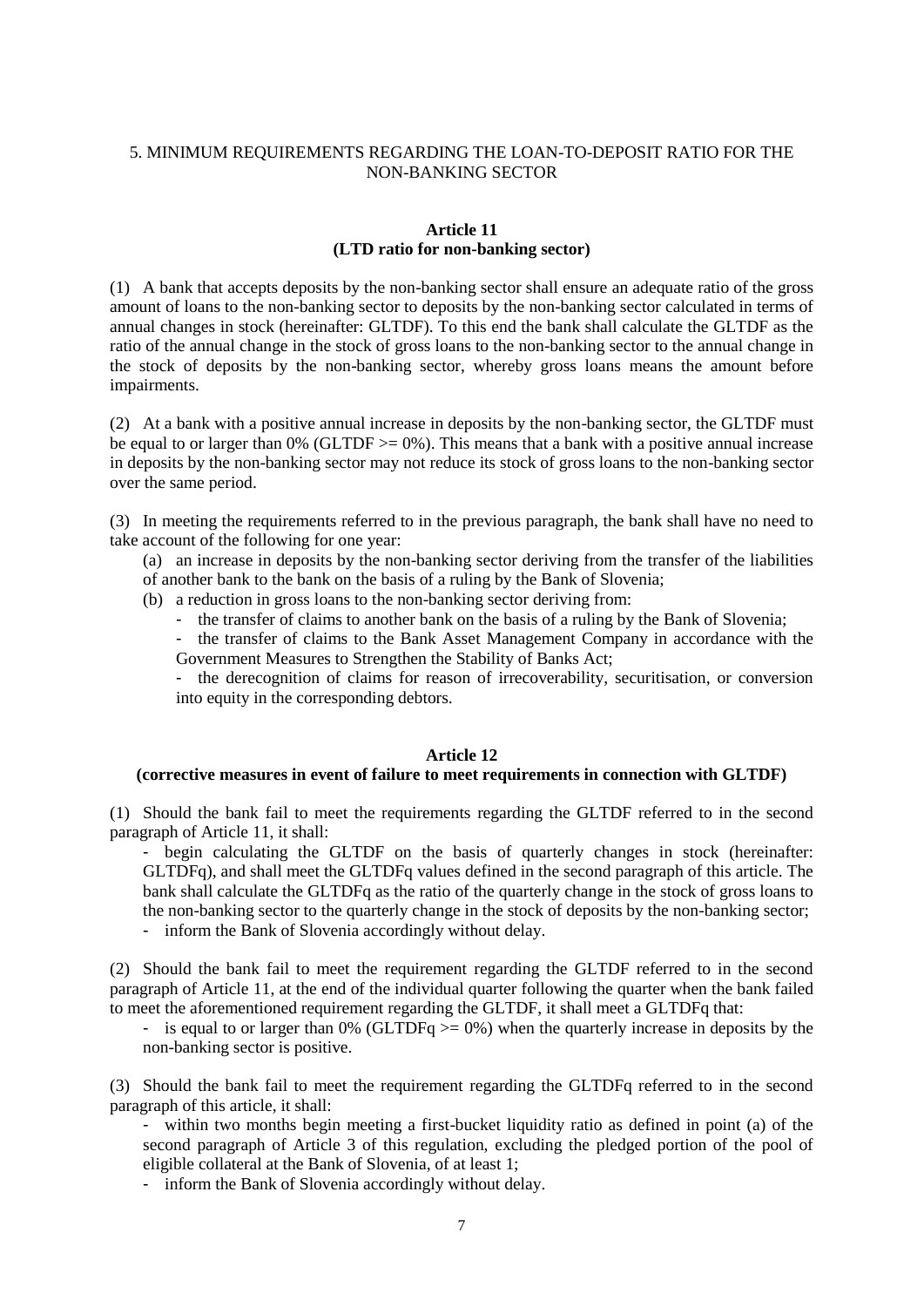(4) Should the bank, after beginning to meet the requirements referred to in the third paragraph of this article, fail to meet the requirements regarding the GLTDFq referred to in the second paragraph of this article, it shall:

- within two months additionally begin meeting a second-bucket liquidity ratio as defined in point (b) of the second paragraph of Article 3 of this regulation of at least 1, whereby the pledged portion of the pool of eligible collateral at the Bank of Slovenia may be included on the asset side;

- inform the Bank of Slovenia accordingly without delay.

(5) Should the bank, after beginning to meet the requirements referred to in the fourth paragraph of this article, fail to meet the requirements regarding the GLTDFq referred to in the second paragraph of this article, it shall:

- within two months additionally begin meeting a second-bucket liquidity ratio as defined in point (b) of the second paragraph of Article 3 of this regulation, excluding the pledged portion of the pool of eligible collateral at the Bank of Slovenia, of at least 1;

- inform the Bank of Slovenia accordingly without delay.

(6) A bank obliged to meet the corrective measures referred to in the third to fifth paragraphs of this article shall continue meeting the corrective measures even after beginning to meet the corrective measures referred to in the second paragraph of this article. All corrective measures that a bank is obliged to meet in accordance with this article shall expire when the bank begins meeting the requirements regarding the GLTDF referred to in the second paragraph of Article 11.

(7) In meeting the requirements referred to in the second paragraph of this article, the bank shall have no need to take account of the following:

(a) an increase in deposits by the non-banking sector deriving from the transfer of the liabilities of another bank to the bank on the basis of a ruling by the Bank of Slovenia;

(b) a reduction in gross loans to the non-banking sector deriving from:

- the transfer of claims to another bank on the basis of a ruling by the Bank of Slovenia;

- the transfer of claims to the Bank Asset Management Company in accordance with the

Government Measures to Strengthen the Stability of Banks Act;

- the derecognition of claims for reason of irrecoverability, securitisation, or conversion into equity in the corresponding debtors.

#### 6. REPORTING TO THE BANK OF SLOVENIA

# **Article 13 (reporting)**

(1) The bank shall develop an adequate system and procedures for the calculation and monitoring of its liquidity position in order to meet liquidity ratios.

(2) The bank shall ensure an accurate calculation and timely reporting to the Bank of Slovenia in accordance with this regulation with regard to the liquidity ratios set out in the third paragraph of Article 3 of this regulation.

(a) the liquidity ratios set out in the third paragraph of Article 3 of this regulation, and (b) the liquidity flows set out in Article 10 of this regulation.

(3) To meet the obligations set out in the second paragraph of this article, the bank shall submit reports to the Bank of Slovenia on the KL-1 and TL forms, which are an integral part of this regulation.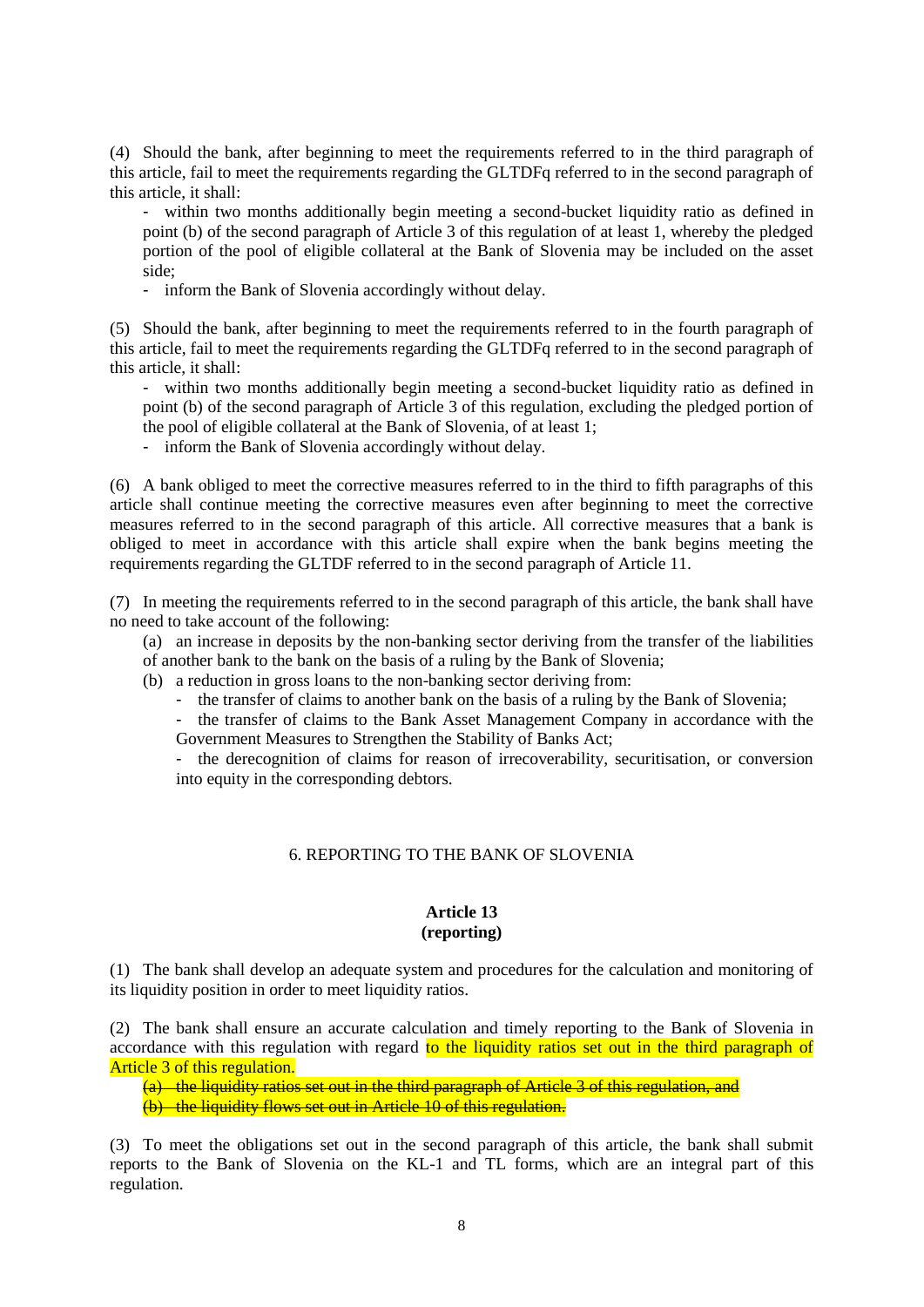(4) The bank shall submit the daily report on liquidity ratios for the previous day by email to the Bank of Slovenia by 12 pm on the following day.

(5) The bank shall submit the daily report on liquidity flows by email to the Bank of Slovenia by 12 <mark>pm.</mark>

(6) A bank that is calculating the GLTDF in accordance with Section 5 of this regulation shall submit a report to the Bank of Slovenia on the GLTDF form, which is an integral part of this regulation. The bank shall submit the report for the end of the quarter to the Bank of Slovenia by email by the tenth business day of the following quarter.

(7) The Governor of the Bank of Slovenia may issue guidelines for implementing this regulation.

## 7. TRANSITIONAL AND FINAL PROVISIONS

## **Article 14 (cessation of application of regulation and guidelines)**

(1) On the day that this regulation enters into force, the Regulation on the minimum requirements for ensuring an adequate liquidity position of banks and savings banks (Official Gazette of the Republic of Slovenia, Nos. 28/07, 55/07, 83/07, 74/11, 26/12, 98/13, 38/14 and 29/15) shall cease to be applied.

(2) Until the issue of new guidelines, the Guidelines for implementing the Regulation on the minimum requirements for ensuring an adequate liquidity position at banks and savings banks (Official Gazette of the Republic of Slovenia, Nos. 28/07, 55/07, 112/08, 44/09, 78/09 and 98/13) shall apply mutatis mutandis to the implementation of this regulation.

# **Article 15 (entry into force)**

This regulation shall enter into force on the day after its publication in the Official Gazette of the Republic of Slovenia.

Ljubljana, 7 July 2015

Boštjan Jazbec President of the Governing Board of the Bank of Slovenia

Annex 1: Poročilo o količnikih likvidnosti banke

Annex 2: Poročilo o tokovih likvidnosti

Annex 3: Poročilo o količniku GLTDF